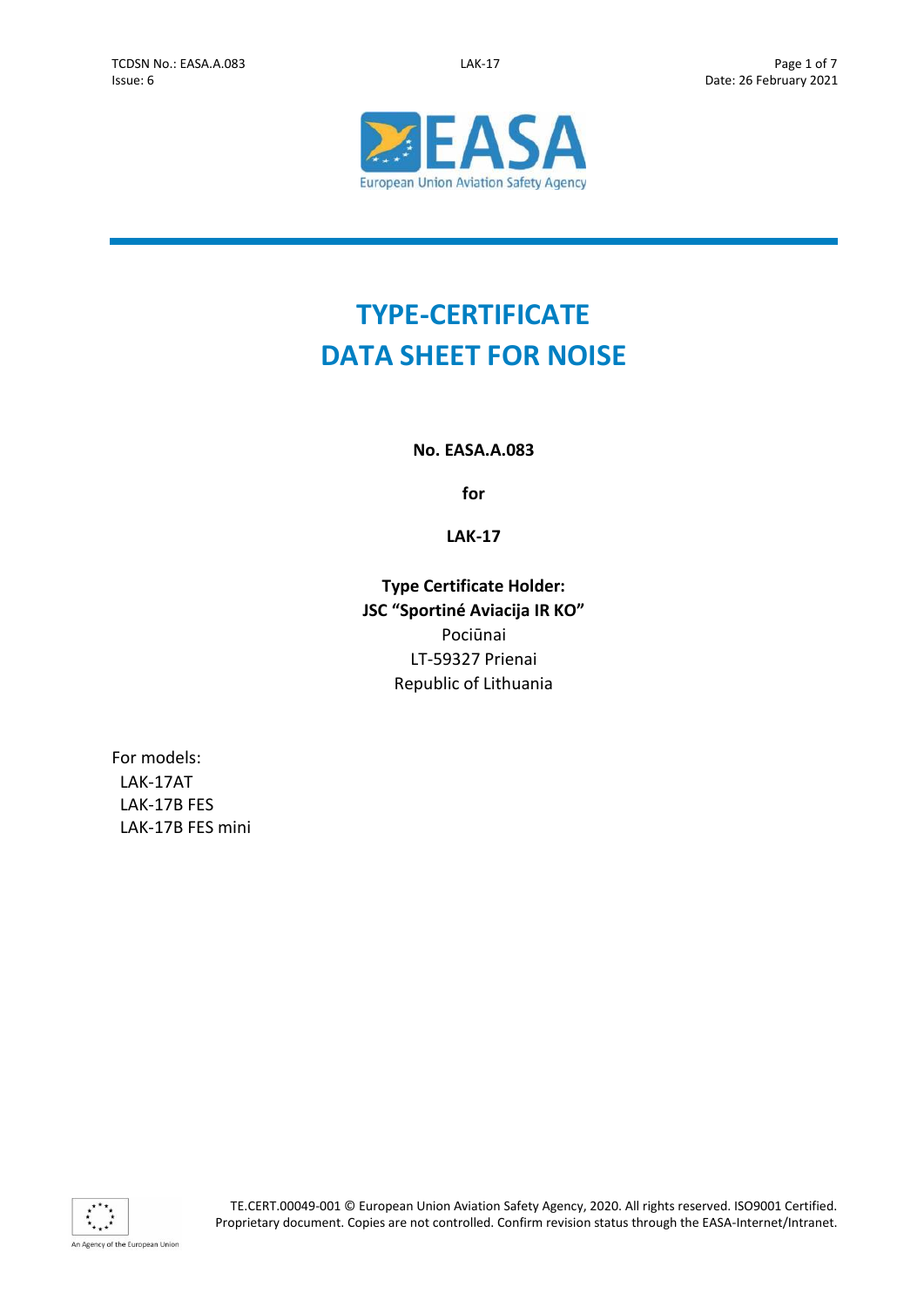## INTENTIONALLY LEFT BLANK

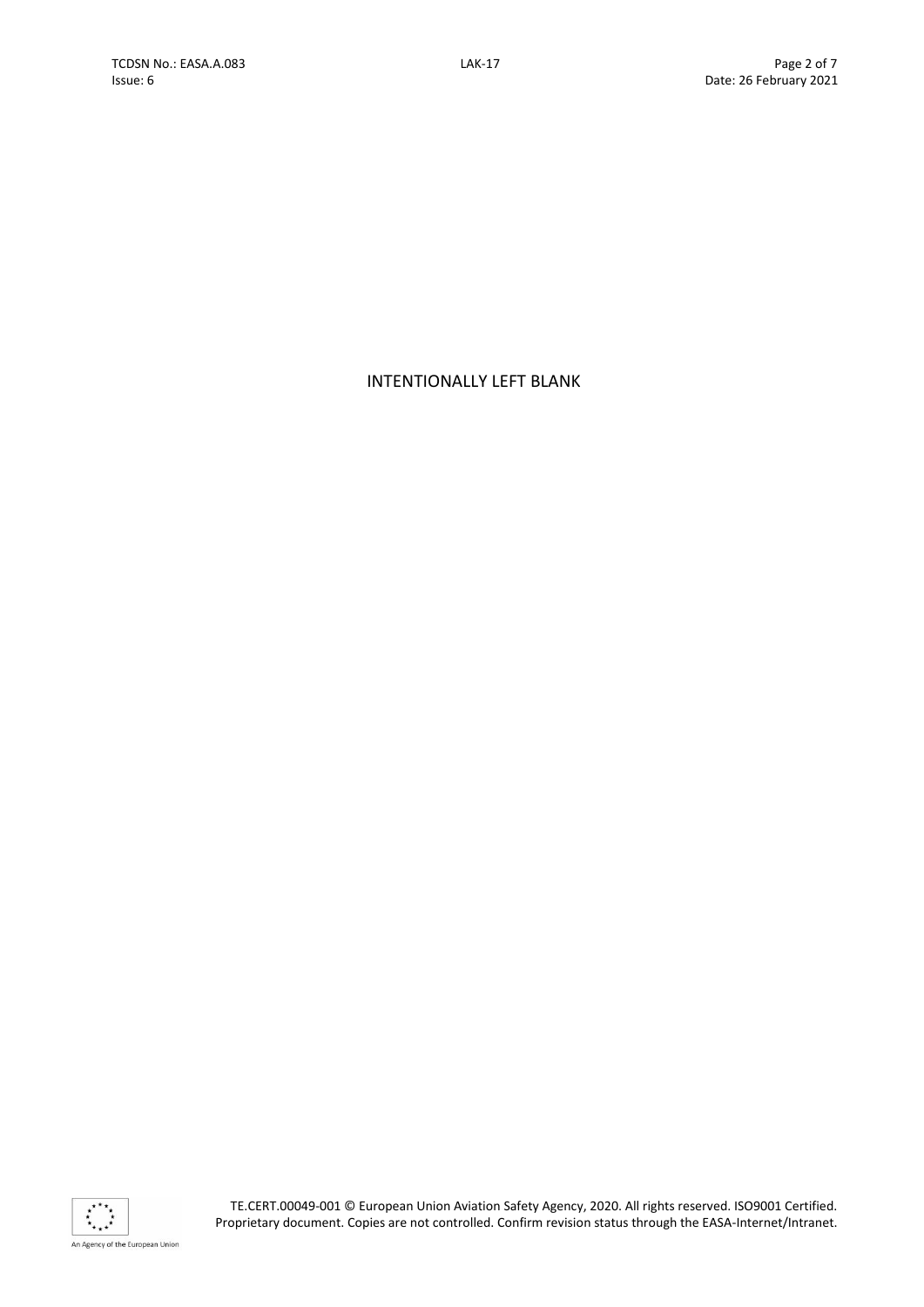| TCDSN No.: EASA.A.083<br>Issue: 6    |                                |                     |                                        | Page 3 of 7<br>Date: 26 February 2021 |
|--------------------------------------|--------------------------------|---------------------|----------------------------------------|---------------------------------------|
| Type Certificate Holder <sup>1</sup> | Sportiné Aviacija              |                     | Aircraft Type Designation <sup>1</sup> | LAK-17AT                              |
| Engine Manufacturer <sup>1</sup>     | Solo Kleinmotoren GmbH         |                     | Engine Type Designation <sup>1</sup>   | 2350                                  |
| Noise Certification Basis            | <b>ICAO Annex 16, Volume I</b> | Edition / Amendment | Chapter <sup>1</sup>                   |                                       |

| Propeller<br>EASA |                           | Propeller Type   | Additional modifications essential to meet the                                 | Maximum                            | Take-Off dB(A) |       |                    |
|-------------------|---------------------------|------------------|--------------------------------------------------------------------------------|------------------------------------|----------------|-------|--------------------|
| Record No.        | Manufacturer <sup>1</sup> | Designation $1$  | requirements or needed to attain the certificated<br>noise levels <sup>1</sup> | Take-Off<br>Mass <sup>1</sup> (kg) | Level $^1$     | Limit | See<br><b>Note</b> |
| C11997            |                           | <b>LAK-P4-90</b> | <b>None</b>                                                                    | 600                                |                |       |                    |
| C654              |                           | <b>LAK-P4-90</b> | <b>None</b>                                                                    | 500                                |                |       |                    |

1 See Note 1.



TE.CERT.00049-001 © European Union Aviation Safety Agency, 2020. All rights reserved. ISO9001 Certified. Proprietary document. Copies are not controlled. Confirm revision status through the EASA-Internet/Intranet.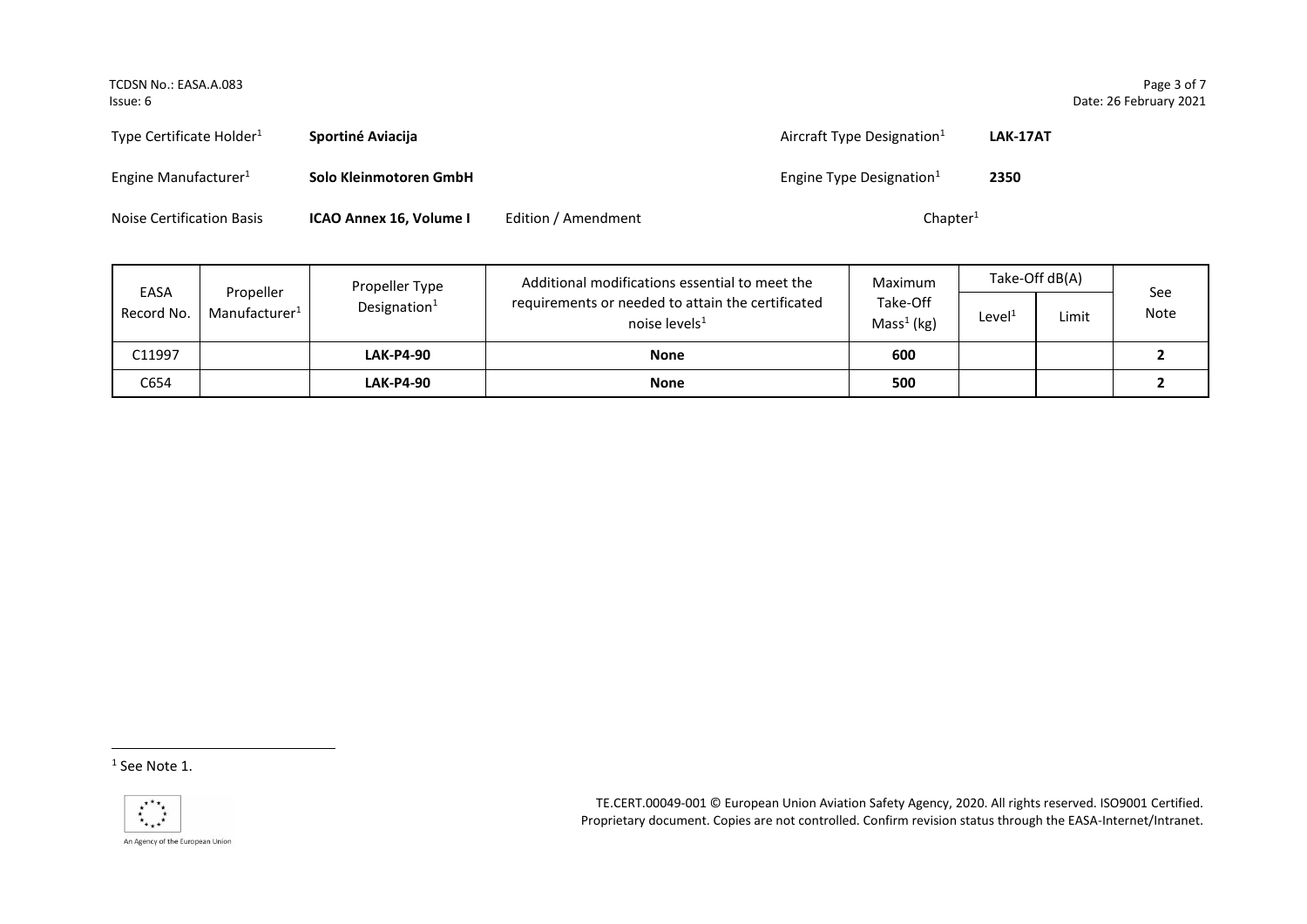| TCDSN No.: EASA.A.083<br>Issue: 6    |                                |                     |                                      |                                        |                    | Page 4 of 7<br>Date: 26 February 2021 |
|--------------------------------------|--------------------------------|---------------------|--------------------------------------|----------------------------------------|--------------------|---------------------------------------|
| Type Certificate Holder <sup>1</sup> | Sportiné Aviacija              |                     |                                      | Aircraft Type Designation <sup>1</sup> | <b>LAK-17B FES</b> |                                       |
| Engine Manufacturer <sup>1</sup>     |                                |                     | Engine Type Designation <sup>1</sup> |                                        | FES-LAK-100M       |                                       |
| Noise Certification Basis            | <b>ICAO Annex 16, Volume I</b> | Edition / Amendment | Chapter <sup>1</sup>                 |                                        |                    |                                       |
|                                      |                                |                     |                                      |                                        | $O_{\text{total}}$ |                                       |

| EASA<br>Propeller |                           | Propeller Type         | Additional modifications essential to meet the                                 | Maximum                  |                    | Overflight dB(A) | See  |
|-------------------|---------------------------|------------------------|--------------------------------------------------------------------------------|--------------------------|--------------------|------------------|------|
| Record No.        | Manufacturer <sup>1</sup> | Designation $1$        | requirements or needed to attain the certificated<br>noise levels <sup>1</sup> | Take-Off<br>$Mass1$ (kg) | Level <sup>®</sup> | Limit            | Note |
| 12158:            |                           | <b>FES-LAK-P10-100</b> | None                                                                           | 600                      |                    |                  |      |

1 See Note 1.



TE.CERT.00049-001 © European Union Aviation Safety Agency, 2020. All rights reserved. ISO9001 Certified. Proprietary document. Copies are not controlled. Confirm revision status through the EASA-Internet/Intranet.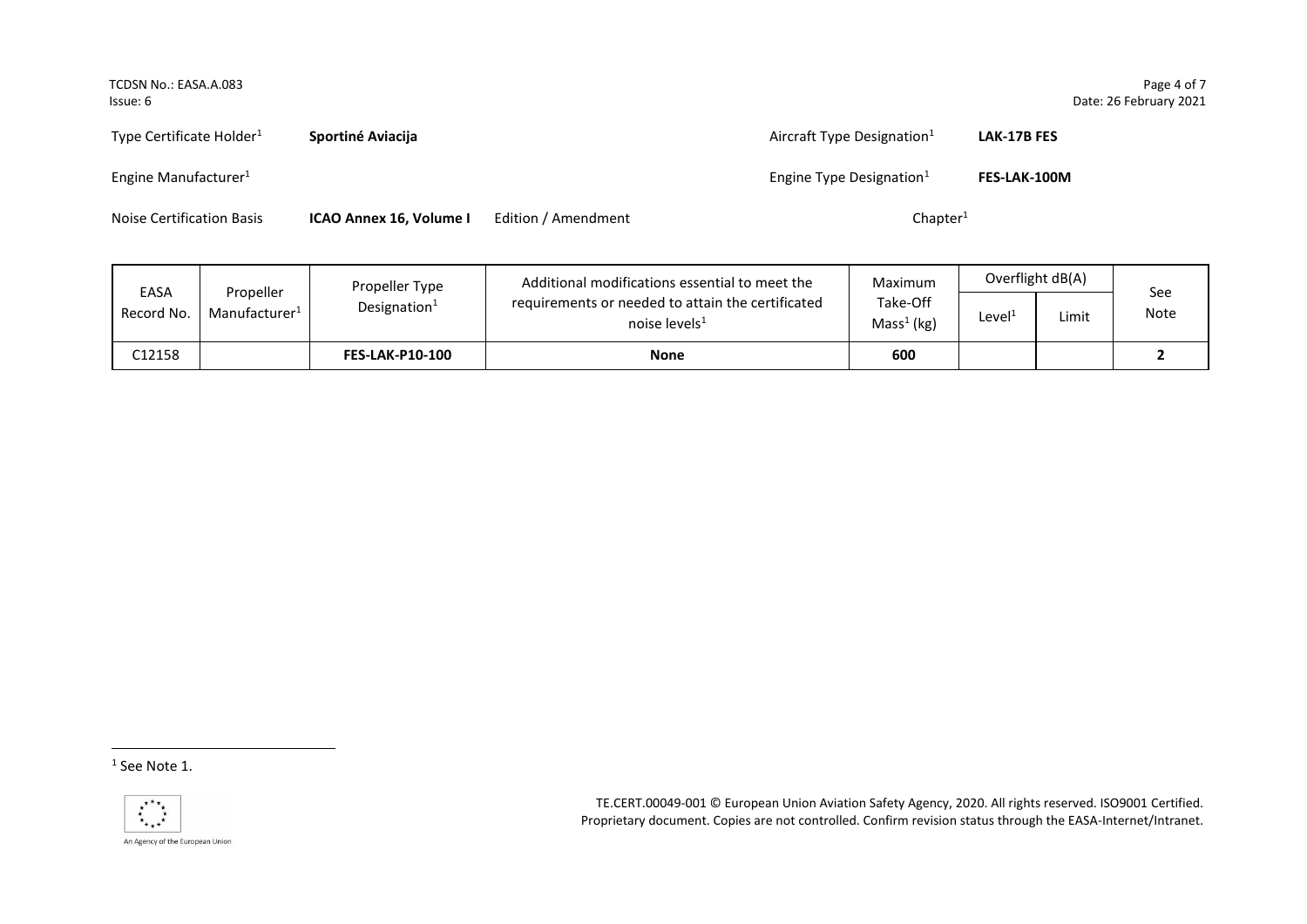| TCDSN No.: EASA.A.083<br>Issue: 6    |                                |                     |                                        |                      | Page 5 of 7<br>Date: 26 February 2021 |
|--------------------------------------|--------------------------------|---------------------|----------------------------------------|----------------------|---------------------------------------|
| Type Certificate Holder <sup>1</sup> | Sportiné Aviacija              |                     | Aircraft Type Designation <sup>1</sup> |                      | LAK-17B FES mini                      |
| Engine Manufacturer <sup>1</sup>     | Sportiné Aviacija              |                     | Engine Type Designation <sup>1</sup>   |                      | FES-LAK-M100                          |
| Noise Certification Basis            | <b>ICAO Annex 16, Volume I</b> | Edition / Amendment | Edition 8 / Amendment 12               | Chapter <sup>1</sup> | 10 (10.4b)                            |

| EASA       |                                                                                                                                    | Propeller Type         | Additional modifications essential to meet the | Maximum            | Take-Off dB(A) |      | See<br>Note |
|------------|------------------------------------------------------------------------------------------------------------------------------------|------------------------|------------------------------------------------|--------------------|----------------|------|-------------|
| Record No. | Propeller<br>requirements or needed to attain the certificated<br>Designation $1$<br>Manufacturer <sup>1</sup><br>noise levels $1$ |                        | Take-Off<br>Mass <sup>1</sup> (kg)             | Level <sup>1</sup> | Limit          |      |             |
| C14380     | Sportiné<br>Aviacija                                                                                                               | <b>FES-LAK-P10-100</b> | <b>None</b>                                    | 350                | 64.7           | 70.0 |             |

1 See Note 1.



TE.CERT.00049-001 © European Union Aviation Safety Agency, 2020. All rights reserved. ISO9001 Certified. Proprietary document. Copies are not controlled. Confirm revision status through the EASA-Internet/Intranet.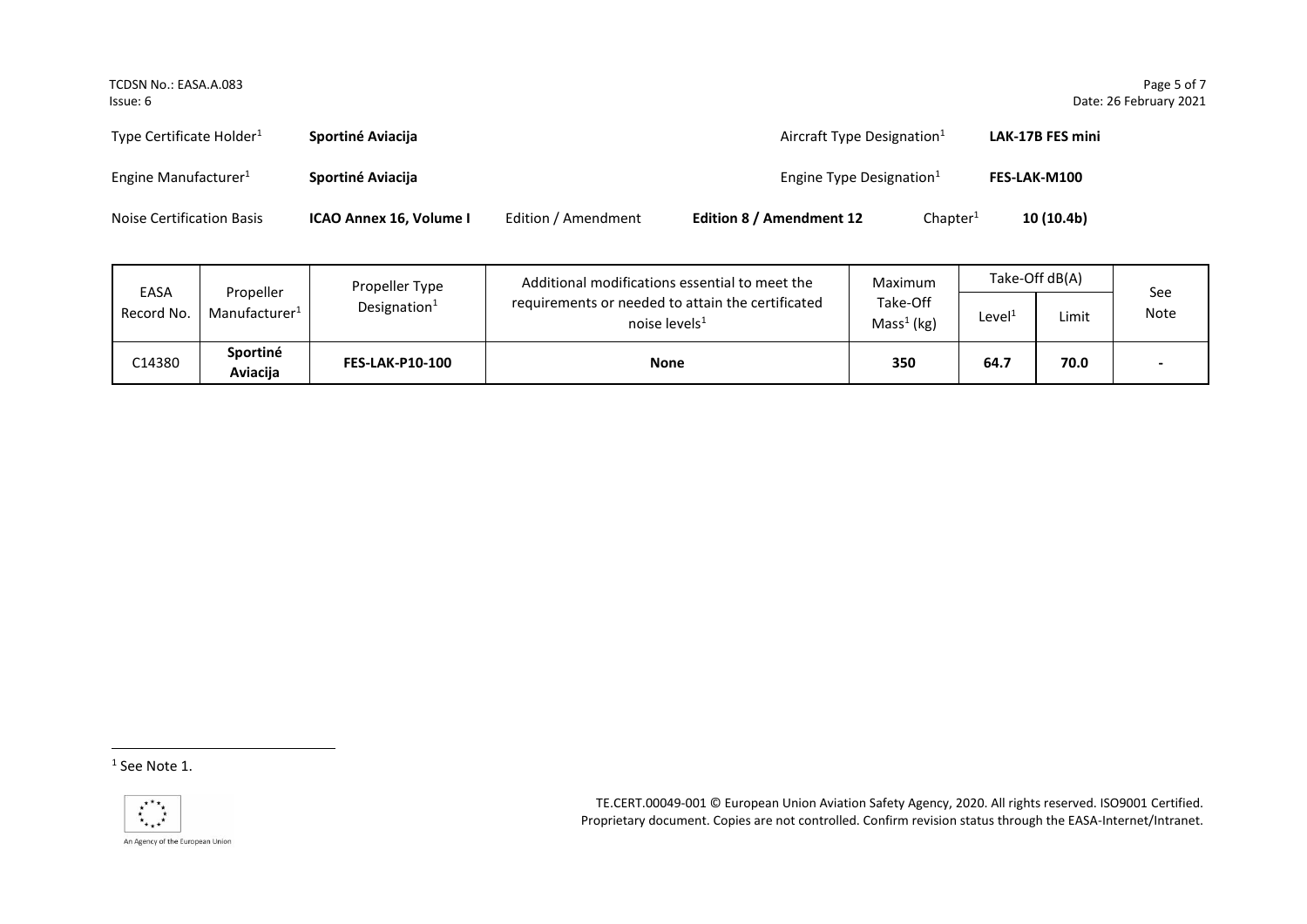#### **CS-36 Amendment level**

| ICAO, Annex 16, Volume I Amendment level |  |  | 10 | 1 – H |  |
|------------------------------------------|--|--|----|-------|--|
| Corresponding CS-36 Amendment level      |  |  |    |       |  |

#### **TCDSN EASA.A.083 Notes**

- 1. In cases where it is appropriate to issue a noise certificate, items so marked shall be included on EASA Form 45.
- 2. This aircraft type conforms with the provisions of Article 6.1 of Regulation 2018/1139 without the need to comply with the Standards of ICAO Annex 16, Volume I, Chapter 10, by virtue of being a self-sustaining powered sailplane.